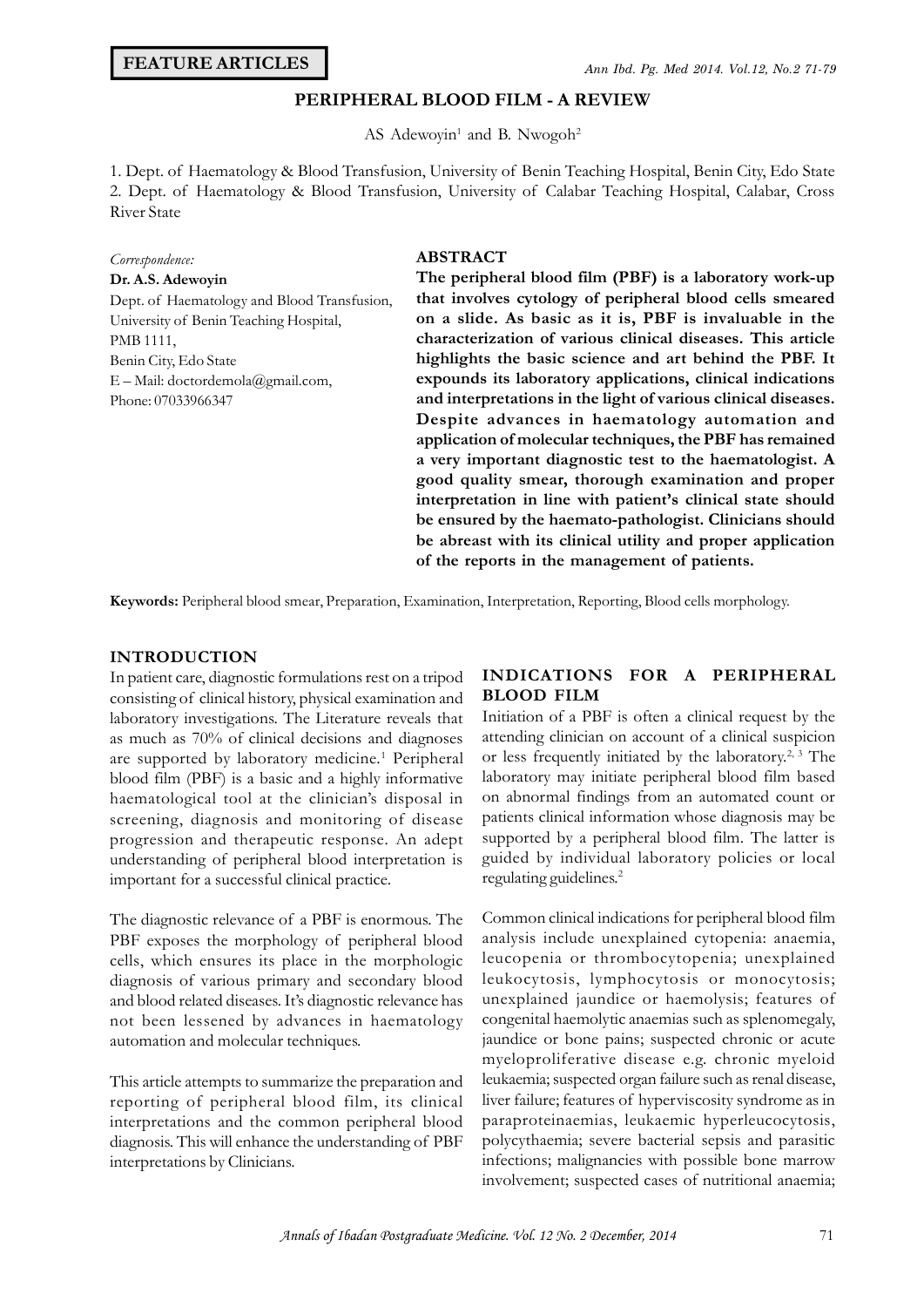suspected chronic lymphoproliferative diseases such as chronic lymphocytic leukaemia; lymphoma with leukaemic spills; evaluation of therapeutic response in haemopathies among others.<sup>2, 4, 5</sup>

## **PREPARATION OF A PERIPHERAL BLOOD FILM SLIDE**

To ensure accurate and reliable results, pre-analytical variables that can affect the quality of film must be controlled. These include patient preparation and consent, blood sampling technique, transport to the laboratory and sample preservation. Blood sampling is invasive therefore the patient/client should be counselled on the procedure. Commonly, blood is obtained from peripheral veins and stored in anticoagulant bottle. Blood to anticoagulant ratio should be in the right proportion. Rarely, capillary blood may be obtained by finger-prick. Care should be taken to ensure minimal tissue damage. Excess tissue fluid affects the distribution of the cellular elements of blood. Ethylene diamine tetra-acetic Acid (EDTA) is the anticoagulant of choice. Samples should be sent to the laboratory as soon as possible. Samples are best analyzed within 2 hours of blood collection. Delay in preparation of blood smear may allow for the degeneration of the cellular elements of blood and may result in a pseudo-thrombocytopenia (falsely to the laboratory as soon as possible. Samples are best<br>analyzed within 2 hours of blood collection. Delay in<br>Preparation of blood smear may allow for the dyes that<br>degeneration of the cellular elements of blood and cellul aggregates.<sup>2</sup>

Slide preparation is done by trained personnel preferably a medical laboratory technologist, who can ensure quality slides for microscopy. Laboratory assistants can also be trained in the art of slide preparation.

One require slides, pipette/capillary tube and blood spreader to make PBF smear. The 'push' (wedge) or cover-slip method is used.6, 7 The former is more commonly used.<sup>7</sup> In the wedge method, a drop of wat well mixed blood (minimum of 10 gentle inversions) is placed on the base of a slide close to one end (about 1 cm from the edge) with a pipette/capillary tube. A spreader slide with chipped edges is placed on the base slide in front of the blood and moved backwards to touch the drop of blood which makes the blood spread along the base slide-width. The spreader slide should have a smooth end to prevent the tail end of the smear from being irregular. Then, a smear is made with the spreader inclined at an angle of about 30 to 45 degrees to the blood.<sup>8</sup> Care should be taken not to red cell apply excessive pressure on the spreader slide when smearing. This can lead to slide breaks and laboratory accidents. Smear artifacts may be caused by dirty slides, fat droplets or poor quality slides. Laboratory safety precautions should be observed when working on any

clinical specimen. Every blood specimen should be treated as potentially high risk. Though stains commonly used are intercalating agents that destroy microbes, they do not offer protection against HIV clinical specimen. Every blood specimen should be<br>treated as potentially high risk. Though stains<br>commonly used are intercalating agents that destroy<br>microbes, they do not offer protection against HIV<br>and HBV. The smear sh base slide length and should have an oval feathered end. As a rule, the faster and steeper the smear, the thicker it is.<sup>9</sup> For instance, steeper and faster smear may be adapted for anaemic samples. The smear is properly air dried. Avoid high humidity (causes inadequate drying) when making a smear as it commonly accounts for the artefactual sharp refractile border demarcating the area of central pallor, thus making hypochromia difficult to assess. Then proceed to label the slide with pencil or crayon on the frosted end of the slide or the head end. The dried smear is fixed with absolute methanol or ethyl alcohol and stained with a Rowmanosky stain. A properly air dried smear should be fixed within 4 hours of preparation but preferably within one hour. <sup>6</sup> Good fixation requires about 10 to 20 minutes. Improper fixation causes artefactual burr cells (crenated red cells with refractile borders).

Romanosky stains are mixtures of acidic dye and basic dyes that give a differential staining of the different cellular components.<sup>10</sup> Commonly used stain in our environment is Leishman stain which is composed of polychrome methylene blue (basic component) and eosin (acidic component). May-Grunwald Giemsa or Wright-Giemsa stain can also be used.<sup>9</sup> The intensity of the staining varies with the duration of stain contact time and concentration of the stain. It is important to determine the adequate contact time with each new batch of stain made or procured.

The smear is floored with stain for about 5-10 minutes, then double diluted with buffered water and allowed for another 5–10 minutes for the cells to pick the stain. After this, the slide is properly rinsed under running water. Attempts should be made to wipe the underside of the slide with cotton wool to remove excess stain. Finally, the slide is placed on a rack with the feathered end sloping upwards to dry. Stain artifact such as debris and precipitates may be caused by over-staining (excess stain contact time) and inadequate washing under running water. Occasionally, large cells such as monocytes may be pushed to the periphery and feathery end of the film and this should be noted when interpreting the film. Infrequently, smears are made from buffy layer (white area between the plasma and red cell layer, rich in white cells and platelets) after heavy spin centrifugation especially in neutropenic specimens.

Slide preparation can be quite laborious especially if large numbers of specimens are to be handled. However, automated slide stainers such as a dipping-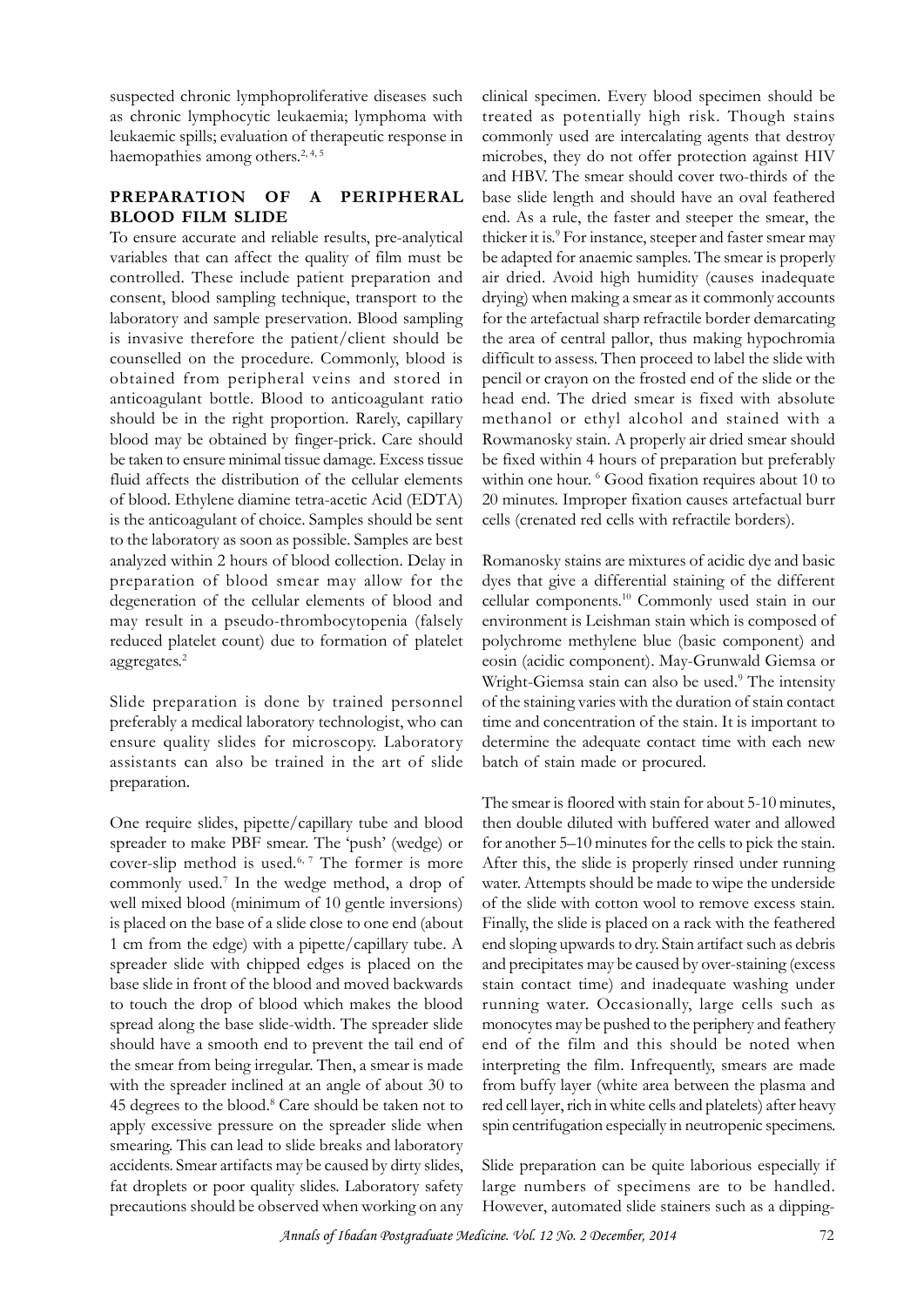style slide stainer are available.<sup>8</sup> Two or more slides seer should be made per specimen and the quality of the slide should be assessed immediately. Poor quality slides should be discarded and new ones produced. It is safer to produce a new slide than to interpret a poor quality slide. Quality of the film produced depends on a proper smearing technique and quality of the staining process.<sup>11</sup> For a quality differential staining to be achieved, the stain requires an adequate contact time to avoid over or under staining. For quality control, the stain quality should be compared with a well made, normal, cover-slipped slide on day to day basis to detect deterioration in stain quality which is virtually inevitable over time with use and storage.

## **INTERPRETING A PERIPHERAL BLOOD FILM**

The haemato-morphologist may be a trained laboratory technologist but preferably a laboratory physician especially for slides with significant pathology.12, 13 The slide is viewed at the body of the smear, usually the cells suggests a host of abnormalities. beginning about one millimeter away from the tail (the monolayer part). The head of the smear should be avoided as the cell density is twice that seen at the tail. The head portion of the blood film might be of interest when investigating for presence of malaria parasites or microfilaria. The feathered end may be examined for platelet clumps and large cells like monocytes and as anisocytosis. Abnormalities of cell size can be blasts.

Microscopy requires a skilled systematic approach. A quick assessment of a smear can be made within 3 minutes but an abnormal film would require longer time for wider view and differential cell counts. Peripheral blood smear can be used for estimation of Microscopy requires a skilled systematic approach. A except quick assessment of a smear can be made within 3 range ininutes but an abnormal film would require longer microc<br>time for wider view and differential cell counts. cell counters which are more reliable and accurate, manual differential counts of white blood cells using PBF is gradually fading in routine haematology laboratory practice. However in resource deprived/ poor regions where automated counters are not readily available, assessing differential cell counts from PBF a valid option. In light of the above, the value of peripheral blood smear in assessing morphology and differential counting of blood cellular elements cannot be down-played.

Morphology of the blood cells on a PBF smear is best discussed in line with each haemopoietic cell lineage. The distribution, size, shape, color, cellular inclusions of the red blood cell (RBC) and cells<br>
Morphology of the blood cells on a PBF smear is<br>
these discussed in line with each haemopoietic cell<br>
lines should actio<br>
inclusions of the red blood cell (RBC) and basor<br>
morphology of the other major cell lines sh carefully assessed. However, some abnormalities such as broken cells (smear or smudge cells) may be artefacts and should be taken into consideration when reporting. For estimating total leucocyte count, the smear cells

seen must be included in the counts to avoid spurious results.

Blood film should be interpreted alongside patient's clinical details (history and physical examination). Results of other routine laboratory work-ups including full blood count, erythrocyte sedimentation rate, red cell indices should be part of the interpreting framework for reporting a PBF.

# **RED CELL MORPHOLOGY**

The normal red cell is biconcave disc-shaped, measures about 7–8 µm in diameter, has central pallor (approximately a third of the red cell diameter) and lacks intra-cytoplasmic inclusions. Red cells are pink in color when stained with Rowmanosky dye because the haemoglobin content of the red cell picks up eosin, about 7–8  $\mu$ m in diameter, has central pallor<br>(approximately a third of the red cell diameter) and<br>lacks intra-cytoplasmic inclusions. Red cells are pink in<br>color when stained with Rowmanosky dye because<br>the haemoglobin the acidophilic components of the dye.<sup>8</sup> Abnormal variations in cell size, shape, colour, presence of intracellular inclusions and pathologic arrangement of color when stained with Rowmanosky dye bee<br>the haemoglobin content of the red cell picks up e<br>the acidophilic components of the dye.<sup>8</sup> Abnormalities.<br>variations in cell size, shape, colour, present<br>intracellular inclusion

On microscopy, a normal sized red cell is comparable to the size of the nucleus of a small lymphocyte. Normally, red cells exhibit narrow variations in size as reflected by normal red cell distribution width (RDW) of 11-15%. A wide variation in cell size is described On microscopy, a normal sized red cell is comparable<br>to the size of the nucleus of a small lymphocyte.<br>Normally, red cells exhibit narrow variations in size as<br>reflected by normal red cell distribution width (RDW)<br>of 11-15 microcyte (smaller) or macrocyte (larger RBC). Anisocytosis correlates with mean cell volume (MCV) except in combined deficiency states. The normal MCV range is 76–96 femtoliters. MCV <76fl suggests microcytosis while MCV >96fl suggests macrocytosis.<sup>14</sup> Macrocytes may be oval (ovoid) or round in shape and this has diagnostic implications. Oval macrocytosis is associated with megaloblastic anaemias (folate or cobalamin deficiency), myelodysplasia and use of drugs like hydroxycarba-mide. Round macrocytes are seen in liver disease and alcoholism.

Various shape abnormalities are important clues to the (tolate or cobalamin deficiency), myelodysplasia and<br>use of drugs like hydroxycarba-mide. Round<br>macrocytes are seen in liver disease and alcoholism.<br>Various shape abnormalities are important clues to the<br>aetiology of anaem in Table 1.15 - 17

Red cell inclusions often result from defective maturation of the erythrocytes, oxidant injury to the cells or infections. Howell jolly bodies are DNA remnants seen in post-splenectomy patients and in anatomical or functional asplenia due to loss of pitting action of the spleen. Basophilic stipplings or punctuate basophilia are denatured RNA fragments dispersed within the cytoplasm and are associated with haemoglobinopathies (thalassemias), lead or arsenic poisoning, unstable haemoglobins, severe infections, sideroblastic anaemia, megaloblastic anaemia and a rare inherited condition, pyrimidine 5' nucleotidase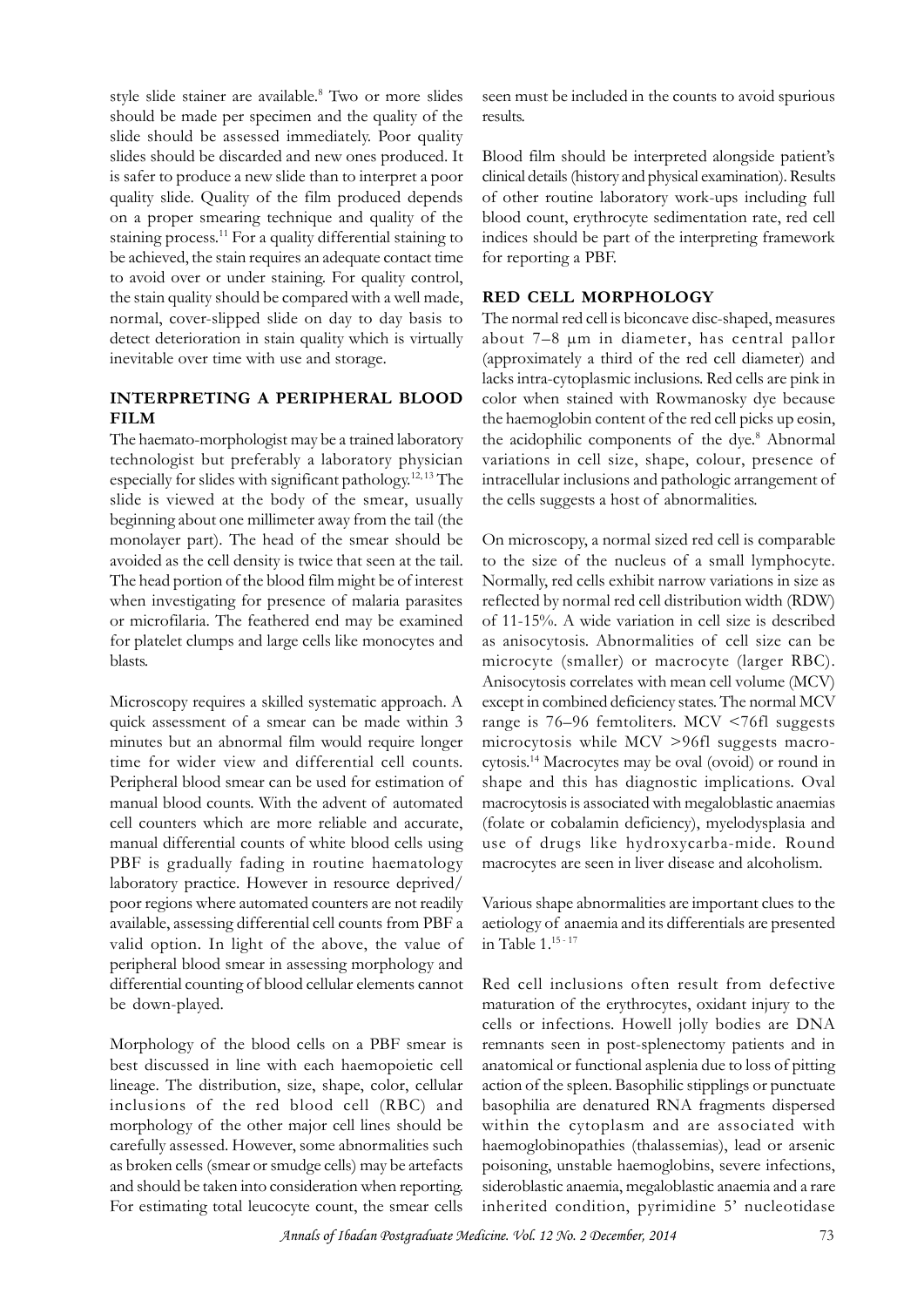| <b>Red Cell Shapes</b>                                            | <b>Differential Diagnosis</b>                                                                                                                                                                                                                 |
|-------------------------------------------------------------------|-----------------------------------------------------------------------------------------------------------------------------------------------------------------------------------------------------------------------------------------------|
| Irreversibly sickled red cells<br>(drepanocytes)                  | Sickle cell syndromes (SS, SC, Sßthalassemia)                                                                                                                                                                                                 |
| Target cells (codocytes, mexican hat cells)                       | Sickle cell disease, haemoglobin C trait, haemoglobin CC<br>disease, thalassemias, iron deficiency, Liver disease<br>(cholestasis), asplenia,                                                                                                 |
| Fragmented red cells (schistocytes,<br>helmet cells, keratocytes) | Thrombotic micro-angiopathic haemolytic anaemias such<br>as Disseminated intravascular coagulopathy (DIC),<br>thrombotic thrombocytopenic purpura, haemolytic uraemic<br>syndrome.                                                            |
| Burr cells (echinocytes, crenated red cells)                      | In-vitro artifact following prolonged storage or slow drying<br>of the smear due to high humidity, uraemia, Malnutrition                                                                                                                      |
| Spur cells (acanthocytes)                                         | Liver disease, Renal failure, Abetalipoproteinaemia, Spur<br>cell anaemia, pyruvate kinase deficiency                                                                                                                                         |
| Tear drop cells (dacrocytes)                                      | Myelofibrosis, Myelophthisia (marrow infiltrations),<br>Extramedullary haemopoiesis, Hereditary elliptocytosis,<br>Hereditary pyropoikilocytosis, Severe iron deficiency,<br>Megaloblastic anaemia, Thalassemias, Myelodysplastic<br>syndrome |
| Bite cells (degmacytes)                                           | G6PD deficiency, Oxidative stress, unstable haemoglobins,<br>congenital heinz body anaemia                                                                                                                                                    |
| Pencil cells                                                      | Iron deficiency                                                                                                                                                                                                                               |
| Stomatocytes                                                      | Artifact( due to slow drying in humid environment), Liver<br>disease, alcoholism, Rh-null disease, Obstructive lung<br>disease                                                                                                                |
| Elliptocytes                                                      | Hereditary Elliptocytosis (>25%)                                                                                                                                                                                                              |
| Basket cells (half ghost cells/Blister cells)<br>Spherocytes      | Oxidant damage, G6PD deficiency, Unstable haemoglobins<br>Hereditary spherocytosis, ABO incompatibility,<br>Autoimmune hemolytic anemia (warm antibody type),<br>Severe burns                                                                 |

**Table 1:** Red cell shape abnormalities and their differentials

appear purple on Rowmanosky stain, blue on Perl's stain and are seen in disorders of iron utilization like sideroblastic anaemias. Intracellular parasites such as plasmodium or babesia may also be seen. Some other red cell inclusions can only be appreciated with supravital staining (reticulocyte preparations). Heinz bodies are denatured haemoglobin (seen in oxidant injury, G6PD deficiency). Haemoglobin H inclusions are seen in alpha-thalassemias giving rise to the characteristic 'golf

deficiency. Siderotic granules or pappenheimer bodies ball' appearance of the erythrocytes. Red cells with nune hemolytic anemia (warm antibody type),<br>
hall' appearance of the erythrocytes. Red cells with<br>
bluish reticular fragments (ribosomal proteins and<br>
parta) bluish reticular fragments (ribosomal proteins and RNA) on supravital staining are reticulocytes. Reticulocytes appear as polychromatic cells on Rowmanosky stained slides. They are immature red cells newly released from the marrow sinusoids and takes about a day or two to mature in the peripheral circulation in those with intact spleen. Nucleated red cells are not normally seen in the periphery except in neonates. Their presence on blood film suggests a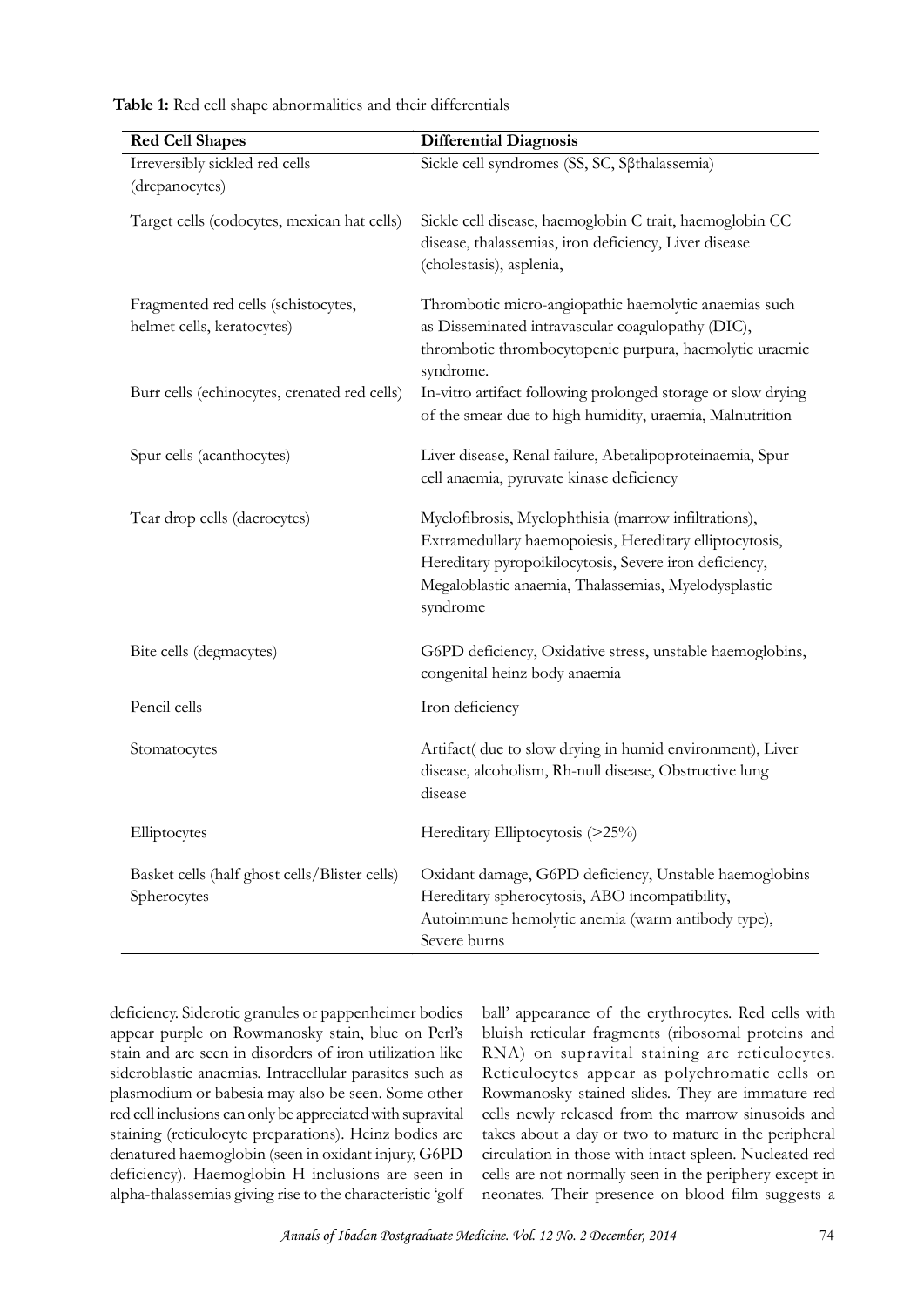severe stress on the marrow forcing their premature release. Circulating nucleated red cells (erythroblasts) may be associated with increased circulating neutrophil precursors; in which case the term 'leucoerythroblastic' is used. 4, 15, 18 Leucoerythroblastosis occurs in the setting of marrow fibrosis, marrow stressors as seen in hypoxia, severe anaemia (haemolytic or haemorrhagic) and severe sepsis, marrow infiltrations (due to better the accuracy of the cell count estimates. leukaemia, lymphoma, myeloma or secondary metastasis), marrow challenge with growth factors such as G-CSF and extramedullary haemopoiesis. The circulating erythroblasts may be normoblasts (normal maturation) or megaloblasts (megaloblastic changes). The color of the red cells is reflected by its haemoglobin content. Increased haemoglobinization is termed hyperchromia. Decreased haemoglobination is hypochromia. Hyperchromic cells lack central pallor and can occur in the setting of large cell such as polychromatic cells, small cells such as microspherocytes or an abnormally shaped cell. Shape abnormalities associated with hyperchromia include irreversible sickled red cells, spherocytes and irregularly contracted cells (ICC or pyknocytes). Spherocytes are seen in hereditary spherocytosis. Small cells termed microspherocytes (densely haemoglobinized) occur in immune haemolytic anaemia (splenic macrophages bite off portions of the membrane with the bound antibody and the cell reseals with a smaller volume); burns and less frequently micro angiopathy. ICC lacks central pallor with irregularly (non- uniform) margins and is seen in haemoglobin SC, CC disease, oxidant injury and unstable haemoglobinopathy. Crenated red cells may be artefactual due to crenation of red cells in stored blood following delayed analysis. Hypochromia reflects low haemoglobin content in the red cell and commonly results from iron deficiency. Severely hypochromic and large cells with thin border are termed leptocytes and may also be seen in liver diseases.

Furthermore, the arrangement of the cell may generate some clinical suspicion. Rouleaux formation (stacking of the red cells like coins) in the presence of a bluish background suggests paraproteinaemia/plasma cell dyscrasia. Rouleaux are also seen in macroglobulin-Furthermore, the arrangement of the cell may generate<br>some clinical suspicion. Rouleaux formation (stacking<br>of the red cells like coins) in the presence of a bluish<br>background suggests paraproteinaemia/plasma cell<br>dyscrasi cold haemagglutinin disease (CHAD) and Waldenstroms macroglobulinaemia while erythrophagocytosis is seen in paroxysmal cold haemoglobinuria

### **WHITE CELL MORPHOLOGY**

Aberrations in leukocyte morphology are consistent phagocytosis is seen in paroxysmal cold<br>haemoglobinuria<br>WHITE CELL MORPHOLOGY<br>Aberrations in leukocyte morphology are consistent<br>with a number of pathologies. A quick assessment of<br>cell counts can be made. Normally, you se 5 leukocytes per high power field (HPF). As a rule, a

leucocyte/hpf approximates about 200 and 2000 cells in peripheral blood at x10 objective and x100 objective respectively. The field factor is calculated by dividing total leucocyte counts by the average number of leucocytes seen on ten fields.<sup>10</sup> Leucocytosis is suspected when WBC >5 leucocytes/hpf and leucopenia <2 cells/hpf. The more the number of cells counted, the respectively. The field factor is calculated by dividing<br>total leucocyte counts by the average number of<br>leucocytes seen on ten fields.<sup>10</sup> Leucocytosis is suspected<br>when WBC  $>5$  leucocytes/hpf and leucopenia <2<br>cells/hp Therefore, cell count estimation of leucocytes will give a better representation at low power especially in leucopenic specimens.

A manual review of automated counts with peripheral blood film should be performed when flagging occurs due to excess counts. Falsely elevated leucocyte count may be generated by the automated or manual counts due to circulating nucleated red cells. A PBF examination can be used to correct the error. The correcting formula is given thus.<sup>4</sup>

Corrected WBC = [estimated WBC/ $(100 + \text{Number})$ of nucleated RBC among 100 WBC)] x 100 %.

Hence, blood film remains a means of validating abnormally high counts generated manually or from automated particle counters.

In the peripheral blood, the proportion of polymorphonuclear (PMN) cells to mononuclear cells varies with age but in adults' neutrophils is the most abundant. They constitute about 40 to 75% of entire leucocytes, lymphocytes about 20-45%, eosinophils 1 to  $6\%$ , monocytes 2-  $10\%$  and basophils <1%. Reductions or increase in any of the white cell series may be absolute or relative. For example, relative lymphocytosis means total white cell count is adequate but the lymphocytes predominate.



**Figure 1:** 1 = Irreversibly sickled red cell; 2 = Nucleated red cell (orthochromatic erythroblast)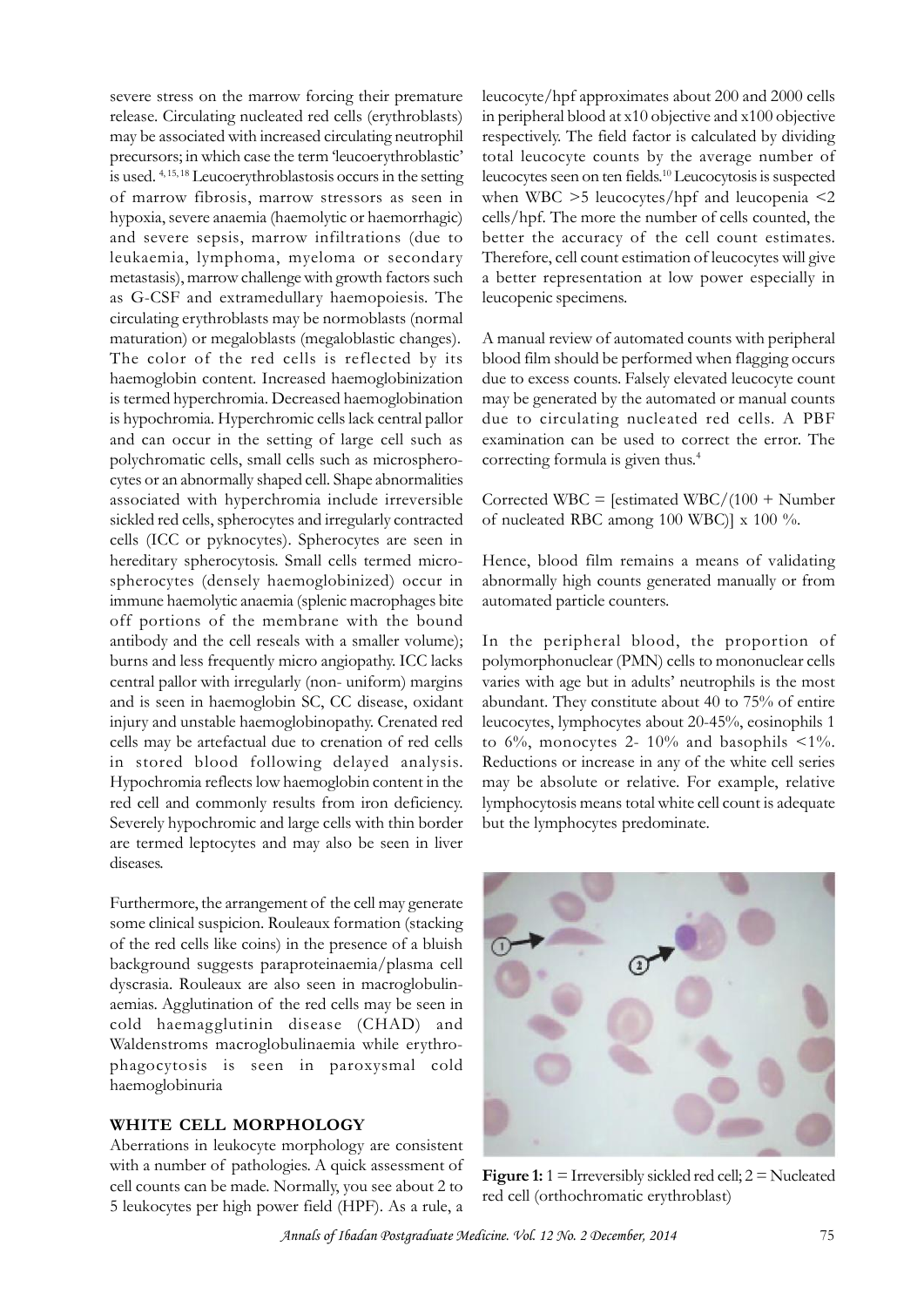Mature neutrophils have segmented nucleus with 2 to 5 lobes joined by a thin filament. Less mature forms include bands (stab, juvenile) forms, metamyelocyte, myelocyte, promyelocyte and myeloblast in that order. The cytoplasm of a mature neutrophil is pink or nearly colorless and possesses moderate azurophilic and specific granules<sup>19</sup>. The bands have unsegmented nuclear morphology. Myeloblasts are the earliest recognizable granulocyte precursors and may spill over into the periphery in situations that cause marked left shift.<sup>20</sup> Myeloblasts are large with round to oval nucleus, basophilic cytoplasm, 2 to 5 nucleoli and fine reticular chromatin pattern. Promyelocytes are slightly larger with primary granules, nucleoli and the chromatin pattern is slightly more condensed. Myelocytes are smaller with oval or round nucleus, no nucleoli, condensed chromatin and more cytoplasm. Metamyelocytes are similar to myelocytes but have indented nucleus.

Neutrophilia is commonly a response to bacterial infections especially pyogenic infections. Other Metamyelocytes are similar to myelocytes but have<br>indented nucleus.<br>Neutrophilia is commonly a response to bacterial<br>infections especially pyogenic infections. Other<br>associations of neutrophilia include any form of acute<br>i inflammation (such as myocardial infarction), burns, corticosteroid use (inhibits neutrophil margination), malignancy, chronic myelogenous leukaemia.

Left shift is a term used to describe an abnormal rise in thammation (such as myocardial infarction), burns,<br>corticosteroid use (inhibits neutrophil margination),<br>malignancy, chronic myelogenous leukaemia.<br>Left shift is a term used to describe an abnormal rise<br>in the proportio Normally, mature segmented neutrophils are seen with band neutrophil population less than 8% and metamyelocytes less than 0.5%. <sup>9</sup> However, an increase Lett shift is a term used to describe an abnormal rise<br>in the proportion of circulating neutrophil precursors.<br>Normally, mature segmented neutrophils are seen with<br>band neutrophil population less than 8% and<br>metamyelocytes left shift. Severe neutrophilia with left shift is termed leukaemoid reaction. In severe infections, toxic granulations are seen in the neutrophils cytoplasm due to compensatory increase in microbicidal granules.

Right shift or neutrophil hypersegmentation is a diagnostic feature of megaloblastic anaemia. It is defined by the presence of at least one neutrophil with less than 5 years.<sup>22</sup> Other causes of relative 6 or more nuclear segments or at least 5% of circulating neutrophils with 5 nuclear segments. Neutrophil hypersegmentation may be familial, associated with iron deficiency anaemia or renal failure.<sup>21</sup>

Lymphoid cells in the periphery exhibit differing morphologies. Commonly seen is the small lymphocyte population. Small lymphocytes are round with high nuclear cytoplasmic ratio (N: C ratio) and scanty paledark blue cytoplasm. In the large lymphocytes, the N: C ratio is lower and the nucleus may be round oval or indented with less condensed chromatin. When large lymphocytes have cytoplasmic granules, there are termed large granular lymphocytes and they represent cytotoxic T lymphocytes or NK cells. On the other

hand, reactive (activated) lymphocytes are large with indented or irregular nucleus, abundant cytoplasm (which tends to flow around surrounding red cells) and may possess nucleoli.

Neoplastic lymphoid blasts when seen on blood film are also large with a size comparable to activated lymphocytes but have a high N: C ratio. Lymphoma cells are seen in leukaemic phase of Non-Hodgkins lymphomas and usually show varying sizes and various nuclear morphologies. Some have single deep nuclear cleavage (follicular cells), some have multiple indentations and clefts (mantle cells). Lymphoplasmacytoid lymphocytes have eccentric nucleus, blue cytoplasm and some perinuclear halo. Villous lymphocytes seen in splenic marginal zone lymphoma have a bipolar cytoplasmic projection while hairy cells seen in hairy cell leukemia have feathery cytoplasmic projections distributed round the cytoplasm.



**Figure 2:**  $3 =$  Target cell (codocyte);  $4 =$  Hypersegmented neutrophil

Relative lymphocytosis is normally seen in children age Figure 2:  $3$  = Target cell (codocyte);  $4$  = Hypersegmented<br>neutrophil<br>Relative lymphocytosis is normally seen in children age<br>less than 5 years.<sup>22</sup> Other causes of relative<br>lymphocytosis include acute viral infections, lymphocytosis include acute viral infections, connective tissue diseases, thyrotoxicosis and adrenocortical insufficiency. Causes of absolute lymphocytosis include reactive conditions like infectious mononucleosis, hepatitis, Cytomegalovirus infections, pertussis, chronic intracellular bacterial infections (such as Tuberculosis or brucellosis), chronic lymphocytic leukaemia, acute lymphoblastic leukaemia and leukaemic spills of lymphomas.

Eosinophils are slightly larger than polymorphs and the nucleus is usually bilobed. Their defining characteristic is the presence of orange-red granules in the cytoplasm. Significant eosinophilia may be seen in allergies and parasites infections. However, marked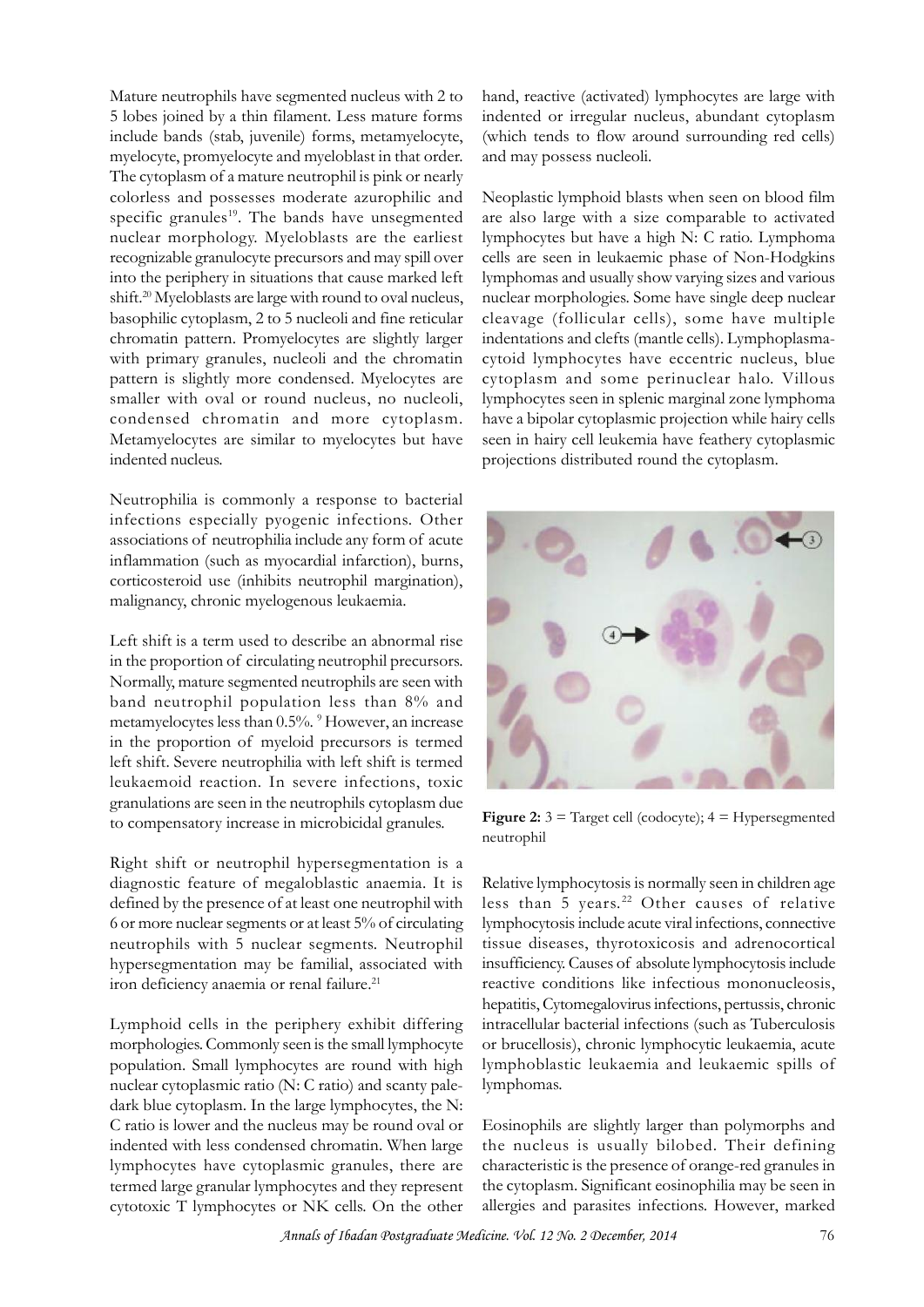eosinophilia (>1500/ml) suggest hypereosinophilic syndrome (especially with associated tissue damage) or a neoplastic entity especially when there is an associated cellular dysplasia as in chronic eosinophilic leukaemia.

Basophils are slightly smaller than polymorphs and have large deeply basophilic (bluish) granules that may even totally obscure the nucleus. Basophilia is seen in hypersensitivity states and malignant conditions like lymphomas and chronic myeloid leukaemia.

Monocytes are the largest cells in the periphery with blue-grey ground glass cytoplasm. Its nucleus is large and assumes various shapes but often horse shoe shaped. Monocytosis is seen in chronic bacterial infections such as tuberculosis, inflammatory conditions like Crohn's disease, haematological malignancies such as chronic myeloid leukaemia and acute myeloid leukaemia (especially FAB M4/5).

# **PLATELET MORPHOLOGY**

Platelets (thrombocytes) are approximately 2-4 by 0.5 microns in dimension (which is about a third of a normal sized red cell) with coarse cytoplasmic granules. They are formed from budding off of the cytoplasm<br>of megakaryocytes in the marrow.<sup>23</sup> It is expected that **PLATELET MORPHOLOGY**<br>
Platelets (thrombocytes) are approximately 2-4 by 0.5 rep<br>
microns in dimension (which is about a third of a<br>
normal sized red cell) with coarse cytoplasmic granules. let<br>
They are formed from buddi A platelet/hpf is equivalent to approximately 15,000- 20,000 platelets in circulation. An increase in platelet count is termed thrombocytosis while a decrease is termed thrombocytopenia. Qualitative abnormalities we see approximately /-15 platelets on x100 objective. evalue<br>
A platelet/hpf is equivalent to approximately 15,000-<br>
20,000 platelets in circulation. An increase in platelet<br>
count is termed thrombocytosis while a decreas platelet functional studies to identify them.

Thrombocytopenia can result from reduced production as in bone marrow failure syndromes, increase peripheral destruction (as in disseminated intravascular coagulopathies and other thrombotic microangiopathies) or increased splenic sequestration (as in hypersplenism). Thrombocytopenia may be spurios (pseudo-thrombocytopenia) in EDTAincrease peripheral destruction (as in disseminated other sy<br>intravascular coagulopathies and other thrombotic manifestat<br>microangiopathies) or increased splenic sequestration<br>(as in hypersplenism). Thrombocytopenia may be the blood specimen.

Causes of thrombocytosis include major surgeries, post splenectomy, preterm infants, haemorrhage, acute haemolysis, iron deficiency, infections, connective tissue diseases (e.g. systemic lupus erythematosus, rheumatoid arthritis), use of cytokines (thromomimetics), and certain drugs. Thrombocytosis can be associated with malignant conditions especially myeloproliferative neoplasms (Polycythaemia Vera, myelofibrosis, essential thrombocythaemia).

Large platelet forms may also be seen. Usually, large platelets are caused by hyperactivity of megakaryocytes due to increased demand. Reticulated platelets (younger larger forms) are released faster. Falsely elevated automated platelet counts may be due to red cell fragments in microangiopathic haemolytic anaemias, fragments of leukaemic cells or even fungi. Giant platelet (about the size of a normal red cell or more) is seen in inherited conditions like Bernard Soulier syndrome, May-Haggelin anomaly or Wiskott Aldrich syndrome and acquired states like megaloblastic anaemia and myeloproliferative disorders.

# **REPORTING A PERIPHERAL BLOOD FILM**

When laboratory results are generated, they must be transcribed into reports and signed by the haematologist especially when there is a significant PBF abnormality. The typical reporting format begins with the patient's bio-data, hospital number, requesting physician, date of request, date of report and clinical summary/details of the patient. The body of the report includes detailed characterization of each of the major haemopoietic cell lines: erythrocytes, leucocytes and the platelets. This is followed by a summary of the significant findings, likely diagnosis with differentials, other recommended laboratory evaluations and authorizing signature of the laboratory physician with date.

Diagnosis from blood film must be reconciled with clinical features in the patient asuch; the laboratory physician (the haematologist/haematopathologist) holds the privileged position of being able to marry the patient's symptomatology with the haematological findings to proffer specific diagnosis or differentials particularly in primary haematological disorders and other systemic diseases with haematological manifestations.



**Figure 3:** 5 = Tear drop red cell (Dacrocyte); 6 = Neutrophil precursor (metamyelocyte); 7 = Fragmented red cell (helmet cell, schistocyte)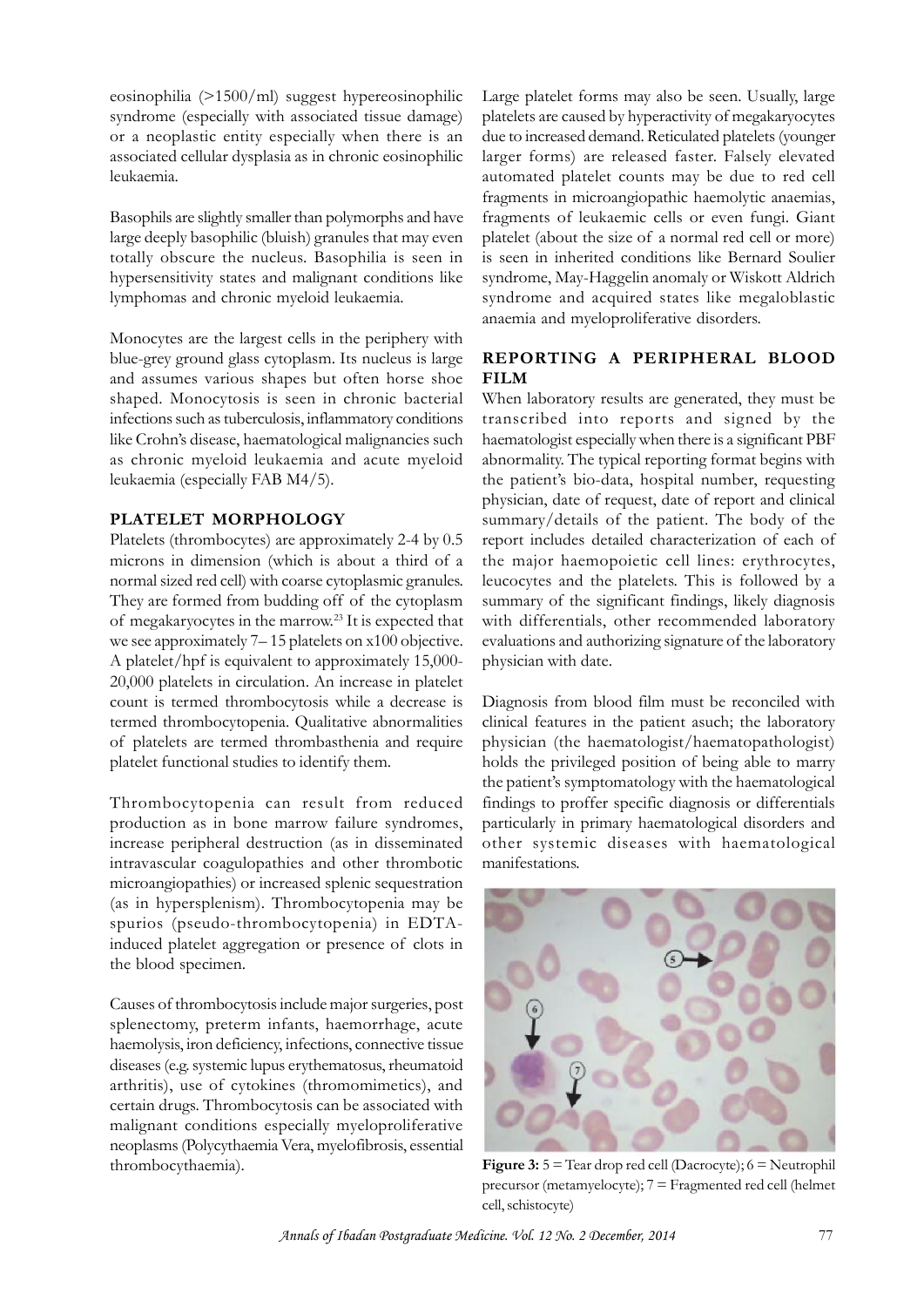For instance, a clinical scenario and possible peripheral blood film findings is highlighted below. An unbooked 1. 32year old lady  $G_4P_3$  woman presents to the labor ward at an estimated gestational age of 32 weeks in an unconscious state from a referral hospital with history of loss of fetal movements of 5 days duration. At presentation, she was found to have severe 3. pregnancy induced hypertension. About 4 hours after admission, prolonged oozing from venipuncture site an unconscious state from a reterral hospital with 2. Bat<br>history of loss of fetal movements of 5 days duration. Ex<br>At presentation, she was found to have severe 3. G<br>pregnancy induced hypertension. About 4 hours after Cr<br> intravascular coagulopathy secondary to intrauterine fetal death. Typical PBF film finding would include schistocytes (fragmented red cells), polychromatic red cells, and normal or elevated leucocyte count with reduction of the platelet count on film. These findings 6. are in keeping with micro-angiopathic haemolytic anaemia/disseminated intravascular coagulopathy secondary to obstetric complications. Ancillary 7. investigations such as coagulation studies will be required to exclude DIC.

Reports are generated in duplicates and stored in a retrieval system (electronic or manual or both). Films/ slides should also be stored and preserved for a minimum length of time (as stipulated by local guidelines) for possible retrieval or review. Slides are stored in shelves away from light exposure. Coverslipping also helps prolong shelf life. guidelines) for possible retrieval or review. Slides are<br>stored in shelves away from light exposure. Cover-<br>slipping also helps prolong shelf life.<br>**CONCLUSION**<br>The list of the various abnormalities in each cell line<br>discu

### **CONCLUSION**

need to refer to standard textbooks for more details. Making diagnosis from a PBF requires a sound clinical database of the various possible cytological abnormalities, their aetiologies and a wealth of laboratory experience. Conclusions from a PBF can be truly diagnostic for a disease condition such as a blood film diagnosis of sickle cell disease or chronic myeloid leukaemia. In other cases, it is at best suggestive and requires further laboratory work-ups or more PCJ. Physician Review of the Peripheral Blood advanced investigations such as cytochemistry, flow cytometry, cytogenetics or molecular techniques especially when dealing with malignancies.

Despite the major advances in genetic and molecular techniques in diagnosis of various diseases the expecially when dealing with malignancies. The especially when dealing with malignancies. The especially when dealing with malignancies. The examination of blood smear morphology remains an 14. Per indispensable tool to th indispensable tool to the haematology practice. It remains a frontline diagnostic jigsaw in unraveling mysteries behind cryptic symptoms and signs in primary and secondary haemopathies.

#### **REFERENCES**

- 1. Good Clinical diagnostic practice, WHO regional publications; Eastern Mediterranean series 27 Cairo 2005
- Bain BJ. Diagnosis from the blood Smear. N Engl J Med 2005, 353:498 – 507.
- 3. Gulati GL, Alomari M, Kocher W, Schwarting R. Criteria for Blood Smear Review.
- Schaefer M, Rowan RM. The Clinical relevance of nucleated red cell counts. Sysmex Journal International 2000; 10 (2): 59 – 63
- 5. **Tefferi A,** Hanson CA, Inwards DJ. How to Interpret and Pursue an Abnormal Complete Blood Cell Count in Adults. Mayo Clin Proc. 2005; 80(7):923-936.
- Berend Houwen B. Blood film preparation and staining procedures. Laboratory Haematology 2000; 6: 1-7
- Perkins SL. Examination of the Blood and Bone Marrow. In: Greer JP, Foerster J, Lukens JN, eds. Wintrobe's Clinical Hematology. 11th Ed. Lippincott Williams & Wilkins Publishers 2003.
- Tkachuk DC, Hirschmann JV. Approach to the microscopic evaluation of blood and bone marrow. In: Tkachuk DC, Hirschmann JV eds. Wintrobe's Clinical Hematology. 11th Ed.<br>Lippincott Williams & Wilkins Publishers 2003.<br>**Tkachuk DC,** Hirschmann JV. Approach to the<br>microscopic evaluation of blood and bone<br>marrow. In: Tkachuk DC, Hirschmann JV eds.<br>Wintr Lippincott Williams & Wilkins 2007
- 9. **Münster M.** The role of the peripheral blood smear in the modern haematology laboratory. SEED haematology. Sysmex. February 2013. Available at http://www.sysmex\_ europe.com/ .../SEED/sysmex\_pdf. Accessed December 12, 2013.
- 10. General stains. In: Barrie Sims. The science of laboratory diagnosis. 2nd Edition, 2005
- 11. **Riley RS,** James GW, Sommer S, Martin MJ. How to prepare and interpret peripheral blood smears. Available at http://www.pathology.vcu. edu/education/pathlab/pages/haemato path/ pbs.html. Accessed November 30, 2013. How to prepare and interpret peripheral blood<br>smears. Available at http://www.pathology.vcu.<br>edu/education/pathlab/pages/haemato path/<br>pbs.html. Accessed November 30, 2013.<br>**Peterson LC,** Sandhaus LM, Spier CM, Ward<br>PCJ. P
- 12. **Peterson LC,** Sandhaus LM, Spier CM, Ward Smear: When and Why. 2001. Laboratory Hematology 7:175–179
- 13. **Javidian P,** Garshelis L, Peterson P. Pathologist review of the Peripheral film. A mandatory quality assurance activity? Clinics in Lab Med. 1993;13:853-861
- 14. **Perkins S.** Diagnosis of Anaemia. available at http: //www.ascp.org/pdf/sneekpeekpracdiagof hemdisorders.aspx. Accessed November 17, 2013
- 15. **Ryan DH.** Examination of the blood. In: Beutler E, Lichtman MA, Coller BS, Kipps TJ, Seligsoh U, eds. Williams' Hematology 6<sup>th</sup> ed. New York: McGraw-Hill; 2001:12-14